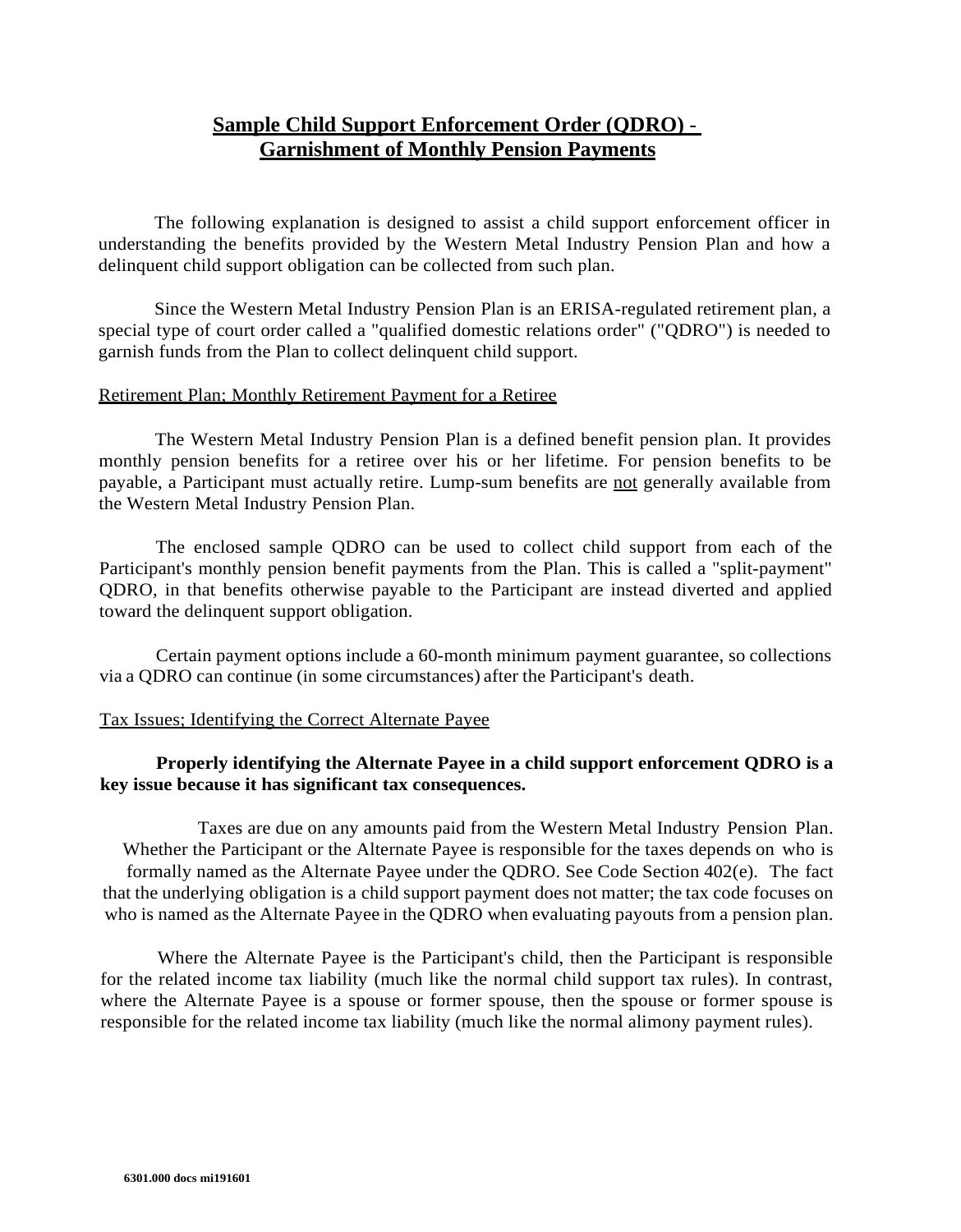### Questions Regarding Child Support Enforcement Options and Related Contact Information for the Trust Office

The Trust Office regularly works with support enforcement officers, and answers related questions regarding the Plan's QDRO procedures. The Trust Office also regularly responds to subpoenas requesting benefit estimates or other relevant information.

As a courtesy, the Plan's legal counsel will also review draft support enforcement QDROs to confirm that they  $\text{ali}_{\text{gn}}$  with the Plan's benefit payment obligations and can be implemented by the Plan. Submitting a draft QDRO avoids multiple submissions to the court, allows the Trust Office to place an administrative hold on benefit payments (so that they are not paid out while the QDRO is pending), and generally allows any issues to be resolved before the finalorderis entered.

You can get more information about the Plan, by contacting the Trust Office at:

Western Metal Industry Pension Plan PO Box 34203 Seattle, WA 98124-1203 Phone: (206) 664-7300 or (800) 426-7132 Fax: (206) 695-0984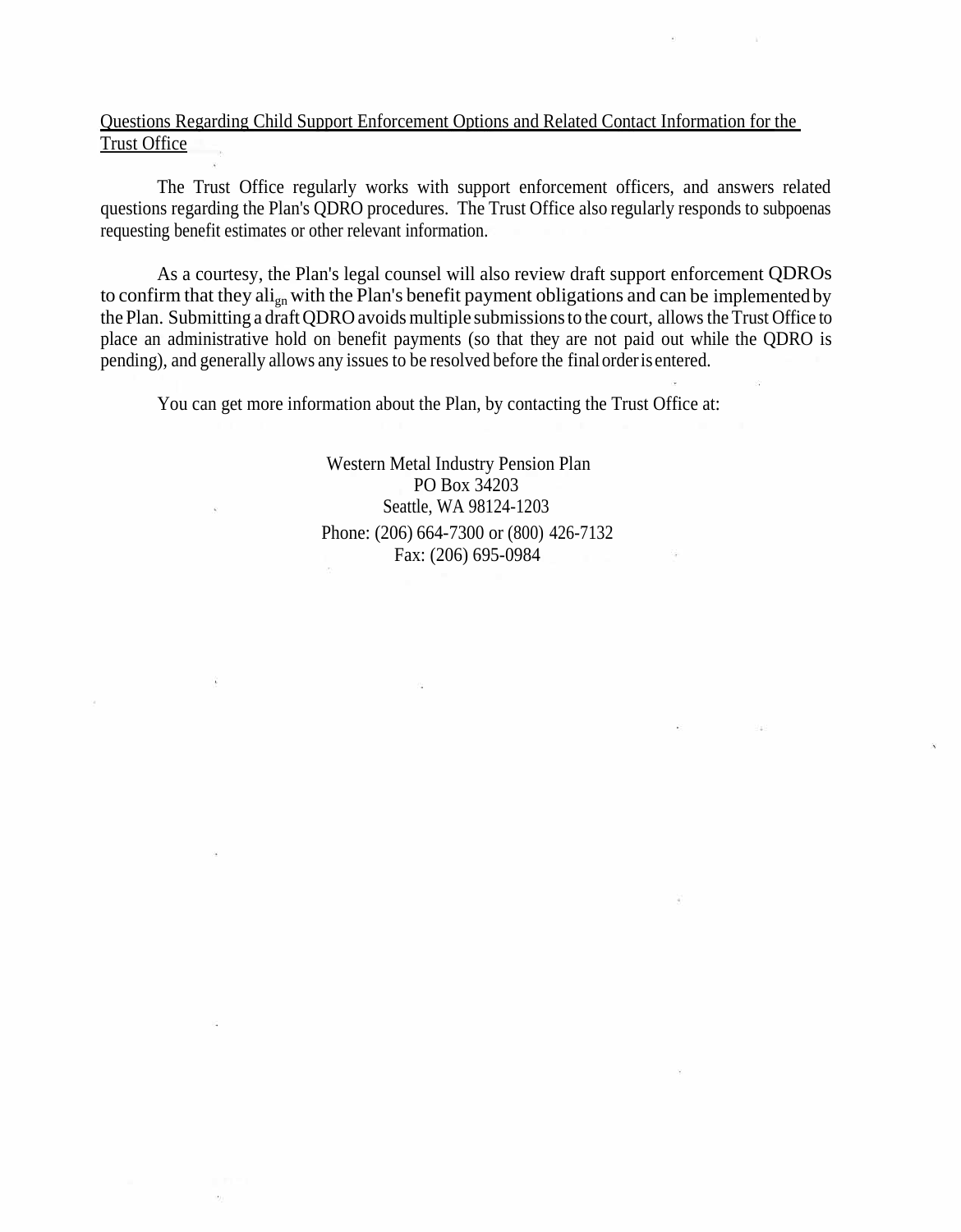| 1              | SAMPLE CHILD SUPPORT ENFORCEMENT QDRO-<br><b>GARNISHMENT OF MONTHLY PENSION</b>                                                                                       |                                                                                                                                                                                  |  |  |  |  |  |  |
|----------------|-----------------------------------------------------------------------------------------------------------------------------------------------------------------------|----------------------------------------------------------------------------------------------------------------------------------------------------------------------------------|--|--|--|--|--|--|
| $\overline{2}$ | <b>WESTERN METAL INDUSTRY PENSION FUND</b>                                                                                                                            |                                                                                                                                                                                  |  |  |  |  |  |  |
| 3              |                                                                                                                                                                       |                                                                                                                                                                                  |  |  |  |  |  |  |
| 4              |                                                                                                                                                                       |                                                                                                                                                                                  |  |  |  |  |  |  |
| 5              |                                                                                                                                                                       |                                                                                                                                                                                  |  |  |  |  |  |  |
| 6              | SUPERIOR COURT OF THE STATE OF<br><u>[STATE]</u><br>IN AND FOR THE COUNTY OF<br>[COUNTY]                                                                              |                                                                                                                                                                                  |  |  |  |  |  |  |
| $\tau$         | INRE:                                                                                                                                                                 |                                                                                                                                                                                  |  |  |  |  |  |  |
| 8              | [PETITIONER'S NAME],                                                                                                                                                  | NO.                                                                                                                                                                              |  |  |  |  |  |  |
| 9              | Petitioner,                                                                                                                                                           | <b>QUALIFIED DOMESTIC</b>                                                                                                                                                        |  |  |  |  |  |  |
| 10             | and                                                                                                                                                                   | RELATIONS ORDER TO ENFORCE<br><b>CHILD SUPPORT OBLIGATION</b>                                                                                                                    |  |  |  |  |  |  |
| 11             | [RESPONDENT'S NAME],                                                                                                                                                  | (Western Metal Industry Pension Plan)                                                                                                                                            |  |  |  |  |  |  |
| 12             | Respondent.                                                                                                                                                           |                                                                                                                                                                                  |  |  |  |  |  |  |
| 13             |                                                                                                                                                                       |                                                                                                                                                                                  |  |  |  |  |  |  |
| 14             | WHEREAS, the Court has jurisdiction over all parties and over the subject matter<br>in this child support enforcement action; and                                     |                                                                                                                                                                                  |  |  |  |  |  |  |
| 15             |                                                                                                                                                                       |                                                                                                                                                                                  |  |  |  |  |  |  |
| 16             |                                                                                                                                                                       | WHEREAS, the Court intends this Order to be a Qualified Domestic Relations Order<br>(hereinafter referred to as "Order" or "QDRO") as that term is used in the Retirement Equity |  |  |  |  |  |  |
| 17             | Act of 1984, as amended, and interpreted in accordance with that Act; and                                                                                             |                                                                                                                                                                                  |  |  |  |  |  |  |
| 18             | WHEREAS, the <i>[Parent]</i> is now delinquent on a child support obligation, and this<br>QDRO is being secured to collect amounts owed and past due, NOW, THEREFORE, |                                                                                                                                                                                  |  |  |  |  |  |  |
| 19             | IT IS HEREBY ORDERED by the Court as follows:                                                                                                                         |                                                                                                                                                                                  |  |  |  |  |  |  |
| 20             | <b>Definitions.</b> The following are the definitions used in this Order:<br>1.                                                                                       |                                                                                                                                                                                  |  |  |  |  |  |  |
| 21             | "Participant":<br>1.1<br><b>Street Address:</b>                                                                                                                       | [Obligor Parent's Name]                                                                                                                                                          |  |  |  |  |  |  |
| 22             | City/State/ZIP Code:                                                                                                                                                  | [Address]<br>[City, State, ZIP]                                                                                                                                                  |  |  |  |  |  |  |
| 23             |                                                                                                                                                                       |                                                                                                                                                                                  |  |  |  |  |  |  |
|                | <b>QUALIFIED DOMESTIC RELATIONS</b><br><b>ORDER</b>                                                                                                                   |                                                                                                                                                                                  |  |  |  |  |  |  |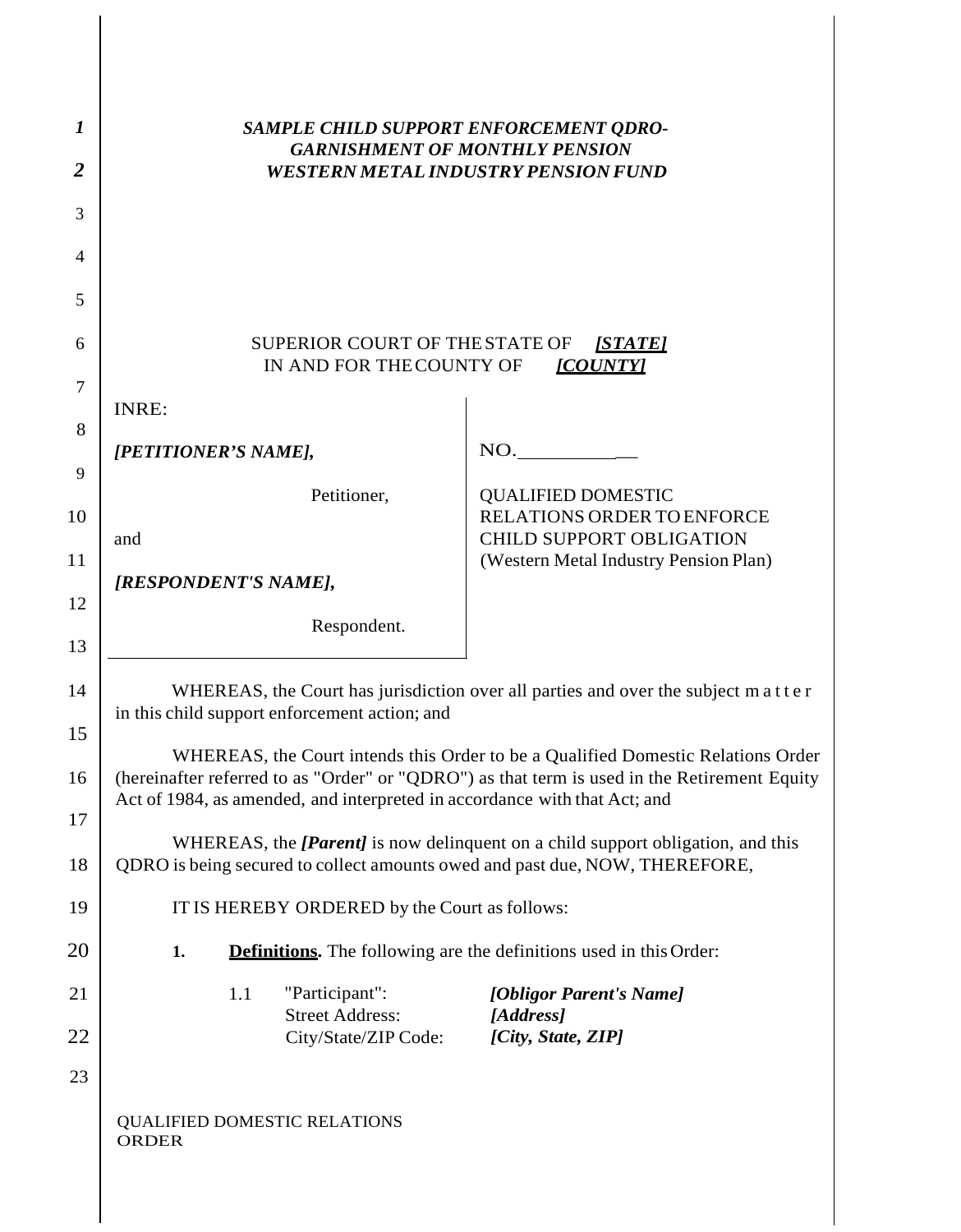| I  |                                                                                                                                                                                                                       | 1.2                                 |          | "Alternate Payee":                                | [Child's Name]                                                                                                                                                                                         |  |  |  |
|----|-----------------------------------------------------------------------------------------------------------------------------------------------------------------------------------------------------------------------|-------------------------------------|----------|---------------------------------------------------|--------------------------------------------------------------------------------------------------------------------------------------------------------------------------------------------------------|--|--|--|
| 2  |                                                                                                                                                                                                                       |                                     |          | Relationship to<br>Participant: Street            | Child                                                                                                                                                                                                  |  |  |  |
|    |                                                                                                                                                                                                                       |                                     | Address: |                                                   | [Address]<br>[City, State ZIP Code]                                                                                                                                                                    |  |  |  |
| 3  |                                                                                                                                                                                                                       |                                     |          | City/State/ZIP Code:                              |                                                                                                                                                                                                        |  |  |  |
| 4  |                                                                                                                                                                                                                       | 1.3                                 |          | "Retirement Plan":                                | Western Metal Industry Pension Plan                                                                                                                                                                    |  |  |  |
| 5  |                                                                                                                                                                                                                       | 1.4                                 |          | "Plan Administrator":                             | <b>Board of Trustees</b><br>Western Metal Industry Pension Plan                                                                                                                                        |  |  |  |
| 6  |                                                                                                                                                                                                                       |                                     | Address: |                                                   | PO Box 34203<br>Seattle, WA 98124-1203                                                                                                                                                                 |  |  |  |
| 7  |                                                                                                                                                                                                                       |                                     |          |                                                   |                                                                                                                                                                                                        |  |  |  |
| 8  | 2.<br><b>Collection of Child Support.</b> This Order hereby creates and recognizes the<br>existences of the Alternate Payee's rights to receive a portion of the Participant's benefits<br>under the Retirement Plan. |                                     |          |                                                   |                                                                                                                                                                                                        |  |  |  |
| 9  |                                                                                                                                                                                                                       |                                     |          |                                                   |                                                                                                                                                                                                        |  |  |  |
| 10 | 3.                                                                                                                                                                                                                    |                                     |          | Participant's Retirement Status (select one).     |                                                                                                                                                                                                        |  |  |  |
|    |                                                                                                                                                                                                                       |                                     |          | Participant is presently retired, and elected a   |                                                                                                                                                                                                        |  |  |  |
| 11 |                                                                                                                                                                                                                       |                                     |          | (describe form of payment selected); or           |                                                                                                                                                                                                        |  |  |  |
| 12 |                                                                                                                                                                                                                       | $\mathsf{D}$                        |          |                                                   | Participant is not presently retired, but this QDRO shall become                                                                                                                                       |  |  |  |
|    |                                                                                                                                                                                                                       |                                     |          |                                                   | effective when the Participant retires and becomes entitled to benefit                                                                                                                                 |  |  |  |
| 13 |                                                                                                                                                                                                                       |                                     |          | payments from the Retirement Plan.                |                                                                                                                                                                                                        |  |  |  |
| 14 | 4.                                                                                                                                                                                                                    | <b>Payments to Alternate Payee.</b> |          |                                                   |                                                                                                                                                                                                        |  |  |  |
| 15 | . 4.1                                                                                                                                                                                                                 |                                     |          |                                                   | Garnishment of Pension Benefits Payable During Participant's                                                                                                                                           |  |  |  |
|    | Lifetime.                                                                                                                                                                                                             |                                     |          |                                                   |                                                                                                                                                                                                        |  |  |  |
| 16 |                                                                                                                                                                                                                       |                                     |          | Effective with benefits payable for (select one): |                                                                                                                                                                                                        |  |  |  |
| 17 |                                                                                                                                                                                                                       |                                     | $\Box$   |                                                   | (specify a month and a year), or                                                                                                                                                                       |  |  |  |
| 18 |                                                                                                                                                                                                                       |                                     |          |                                                   |                                                                                                                                                                                                        |  |  |  |
| 19 |                                                                                                                                                                                                                       |                                     |          |                                                   | the month following the later of (a) receipt of this Order and its<br>approval as a QDRO; or (b) the month that the Participant is<br>first entitled to receive a monthly early, normal, or disability |  |  |  |
| 20 | pension benefit payment from the Plan;                                                                                                                                                                                |                                     |          |                                                   |                                                                                                                                                                                                        |  |  |  |
| 21 | the Alternate Payee is awarded<br>(specify either a percentage or a                                                                                                                                                   |                                     |          |                                                   |                                                                                                                                                                                                        |  |  |  |
| 22 | dollar amount) of each of the Participants monthly benefit payment from the Plan. Alternate<br>Payee's benefits shall be paid directly to the Alternate Payee by the Plan.                                            |                                     |          |                                                   |                                                                                                                                                                                                        |  |  |  |
|    |                                                                                                                                                                                                                       |                                     |          |                                                   |                                                                                                                                                                                                        |  |  |  |
| 23 |                                                                                                                                                                                                                       |                                     |          |                                                   |                                                                                                                                                                                                        |  |  |  |
|    |                                                                                                                                                                                                                       | <b>QUALIFIED DOMESTIC RELATIONS</b> |          |                                                   |                                                                                                                                                                                                        |  |  |  |
|    | <b>ORDER</b>                                                                                                                                                                                                          |                                     |          |                                                   |                                                                                                                                                                                                        |  |  |  |
|    |                                                                                                                                                                                                                       |                                     |          |                                                   |                                                                                                                                                                                                        |  |  |  |
|    |                                                                                                                                                                                                                       |                                     |          |                                                   |                                                                                                                                                                                                        |  |  |  |
|    |                                                                                                                                                                                                                       |                                     |          |                                                   |                                                                                                                                                                                                        |  |  |  |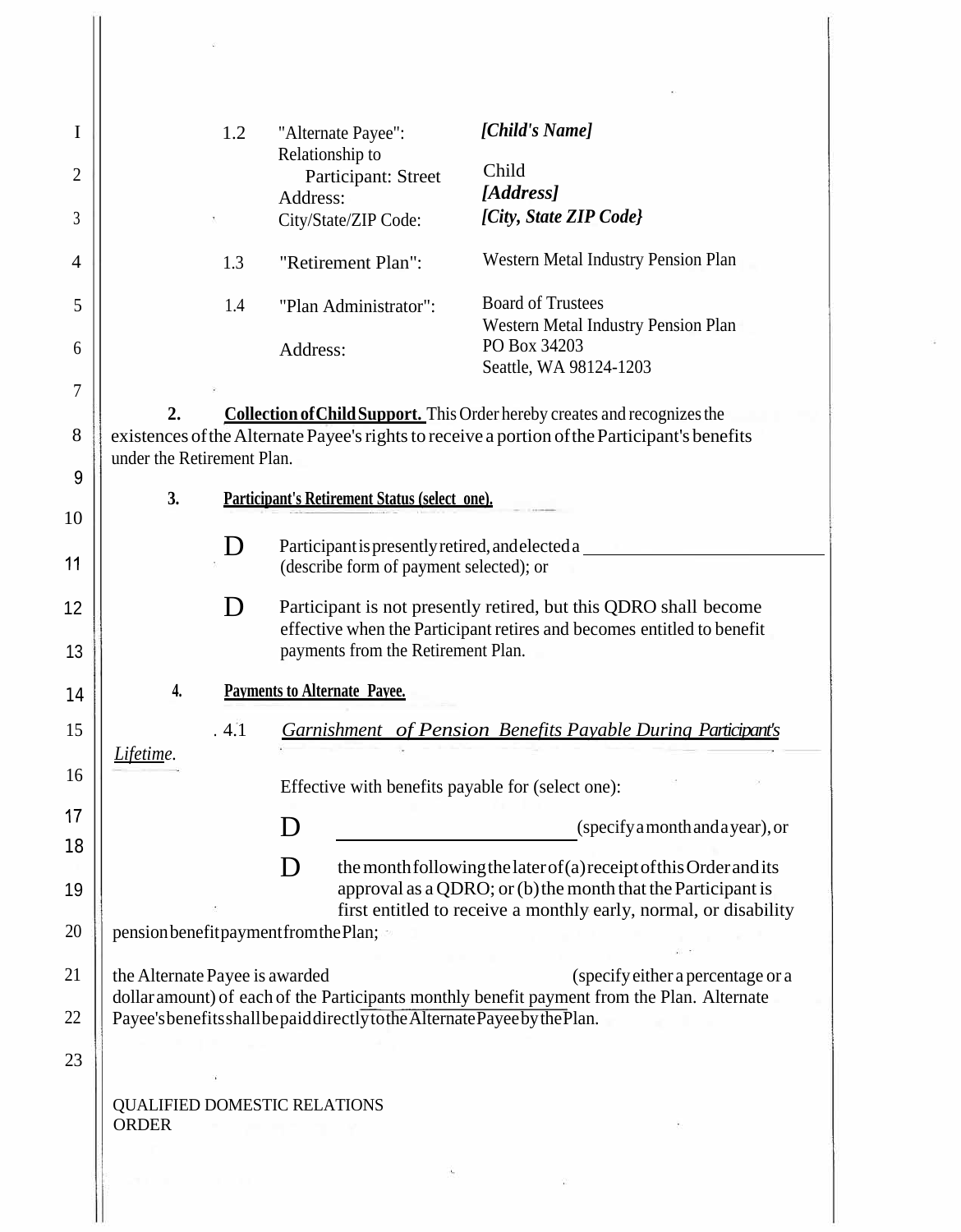| $\mathbf{1}$<br>$\overline{2}$ | The Alternate Payee understands that in the event the Participant returns to work after<br>retirement, the Participant's benefits may be suspended. In such e v e n t,<br>the Alternate Payee's benefits shall also be suspended. |  |  |  |  |  |
|--------------------------------|-----------------------------------------------------------------------------------------------------------------------------------------------------------------------------------------------------------------------------------|--|--|--|--|--|
| $\mathfrak{Z}$                 | 4.2<br><b>Death Benefit Provisions</b>                                                                                                                                                                                            |  |  |  |  |  |
| $\overline{4}$                 | <b>Post-Retirement Death Benefits Provisions for a Participant</b><br>(a)                                                                                                                                                         |  |  |  |  |  |
| 5                              | Who Elected a Single Life Annuity with 60 Months<br>Guaranteed. If the Participant retired and elected a single life                                                                                                              |  |  |  |  |  |
| 6                              | annuity with a minimum number of monthly<br>payments<br>guaranteed, the Alternate Payee's benefits will cease at the<br>earliest of the Participant's death or the Alternate Payee's death,                                       |  |  |  |  |  |
| $\tau$                         | provided that if the Participant dies prior to payment of such<br>guaranteed payments by the Plan, and the Alternate<br>Payee                                                                                                     |  |  |  |  |  |
| 8                              | survives the Participant, payments<br>shall<br>continue<br>the<br>to<br>Alternate Payee until the earlier of payment of the balance of                                                                                            |  |  |  |  |  |
| 9                              | such guaranteed monthly payments or the Alternate Payee's<br>death. If the Alternate Payee predeceases the Participant, the                                                                                                       |  |  |  |  |  |
| 10<br>11                       | benefit awarded under this QDRO shall lapse and be paid in<br>accordance with the terms of the Plan.                                                                                                                              |  |  |  |  |  |
|                                | <b>Post-Retirement Death Benefit Provisions for a Participant</b><br>(b)                                                                                                                                                          |  |  |  |  |  |
| 12                             | Who Elected a Joint and Survivor Annuity. If the Participant                                                                                                                                                                      |  |  |  |  |  |
|                                | retired and elected a joint and survivor annuity, the Alternate                                                                                                                                                                   |  |  |  |  |  |
| 13<br>14                       | Payee's benefits cease at the earliest of the Participant's death or<br>the Alternate Payee's death. The survivor benefits provided under<br>the <b>Plan</b> are not payable to the Participant, and therefore will not           |  |  |  |  |  |
| 15                             | be garnished to collect this delinquent support obligation. If the<br>Alternate Payee predeceases the Participant, the benefit awarded                                                                                            |  |  |  |  |  |
| 16                             | under this QDRO shall lapse and be paid in accordance with the<br>terms of the Plan.                                                                                                                                              |  |  |  |  |  |
| 17                             | <b>Limitations on Order.</b> Nothing contained in this Order shall be construed to<br>5.<br>require the Plans:                                                                                                                    |  |  |  |  |  |
| 18                             |                                                                                                                                                                                                                                   |  |  |  |  |  |
| 19                             | To provide for any type or form of benefits, or any option, not<br>5.1<br>otherwise provided under the Plan at the time benefits commence to the Alternate Payee;                                                                 |  |  |  |  |  |
| 20                             | 5.2<br>To provide increased benefits (determined on the basis of actuarial value) not                                                                                                                                             |  |  |  |  |  |
| 21                             | available to the Participant;                                                                                                                                                                                                     |  |  |  |  |  |
| 22                             | To provide benefits to the Alternate Payee which are required to<br>5.3<br>be<br>paid to another Alternate Payee under another order previously determined to be a QDRO; or                                                       |  |  |  |  |  |
| 23                             |                                                                                                                                                                                                                                   |  |  |  |  |  |
|                                | <b>QUALIFIED DOMESTIC RELATIONS</b><br><b>ORDER</b>                                                                                                                                                                               |  |  |  |  |  |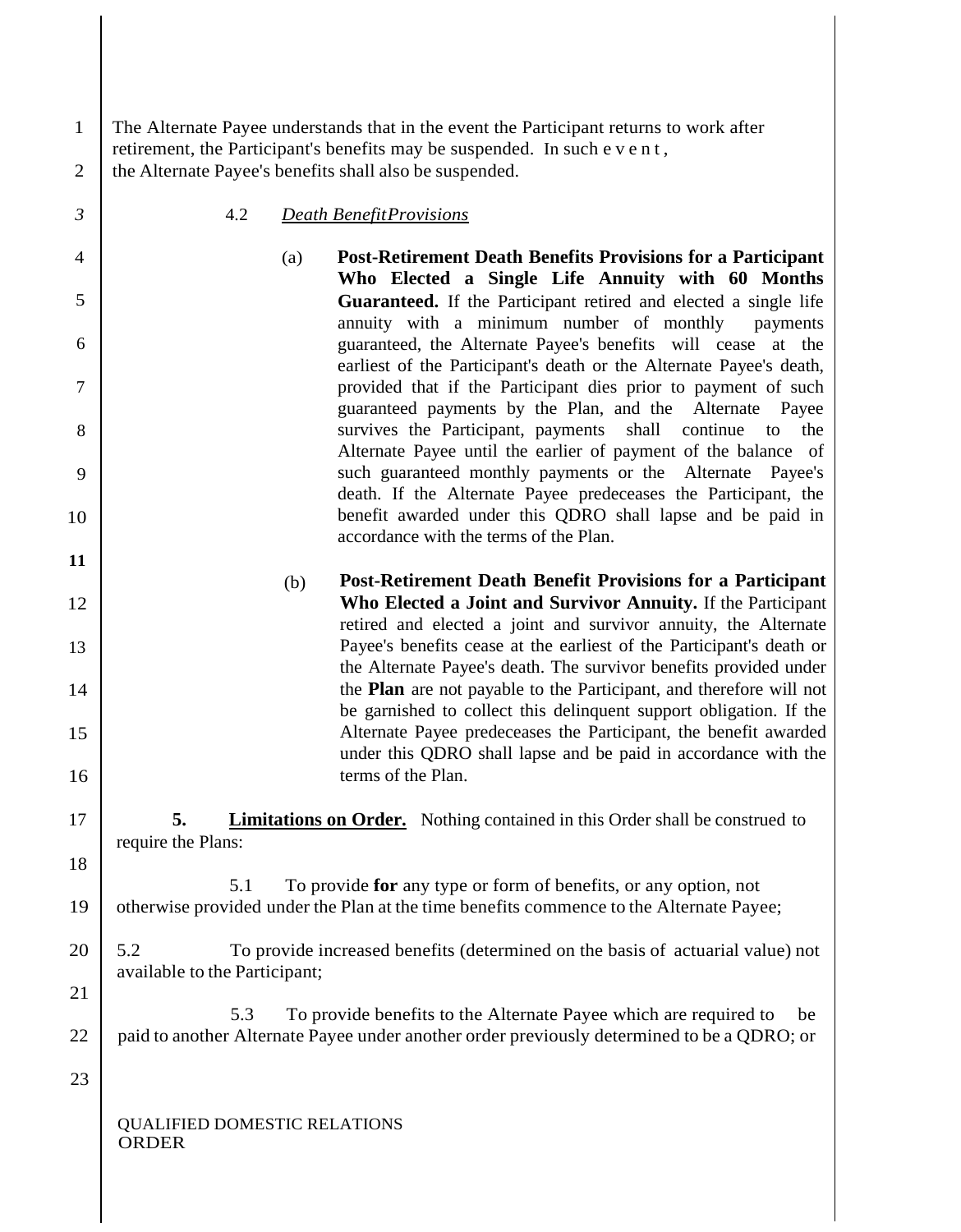1 5.4 the Participant. To provide the payment to the Alternate Payee of benefits forfeited by

## **6. Action to BeTaken.**

6.1 The Plan Administrator shall be provided with a copy of the Order by **4** the Alternate Payee or Participant **[or the Child Support Service Agency].**

5 6.2 Pending determination of a proposed Order's status as a QDRO, the Plan Administrator shall separately account within the Plan for the amount ("segregated  $6 \mid$  amounts") which would have been payable to the Alternate Payee (if this Order is established to be a QDRO) during the determination period, as defined in Internal Revenue CodeSection  $7 \mid 414(p)(7)$ . No segregation is necessary if benefits are not payable during the determination period.

**7. Tax Issues.** The Alternate Payee is a Child of the Participant. Therefore, 9 payments under this Order (while the Participant is alive) are taxable to the Participant.

10 Nothing in this QDRO shall be deemed to supersede the Plan's tax withholding obligation, and the amounts awarded to the Alternate Payee under Section 4.1 of this QDRO 11 may be reduced so that they do not exceed the entire monthly benefit payable to the Participant, less the applicable tax withholding.

**8. Continuing Jurisdiction.** The Court retains jurisdiction over this matter to 13 amend this Order to establish or maintain its status as a QDRO under the Retirement Equity Act of 1984, as amended.

14

15

16

17

**18**

19

12

2

3

8

DONE IN OPEN COURTthis in the day of the contract of the country of the contract of the contract of the contract of  $20$ .

#### JUDGE/COURT COMMISSIONER

Presented by:

Prosecutor/Family Support Division

 $20$  By: *[NAME OF ATTORNEY] 21 [Title]*

22

23

## QUALIFIED DOMESTIC RELATIONS ORDER